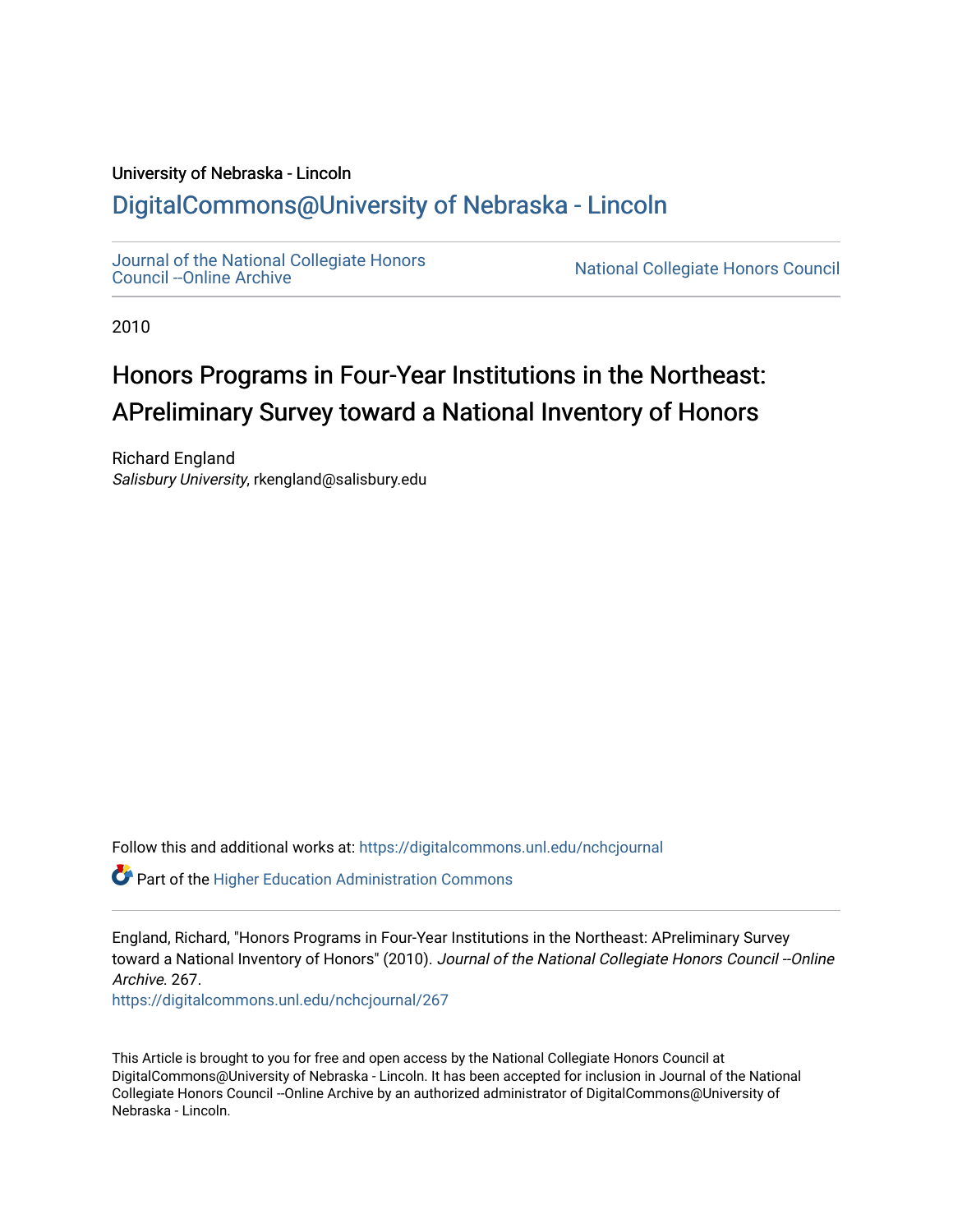# **Honors Programs in Four-Year Institutions in the Northeast: A Preliminary Survey toward a National Inventory of Honors**

**RICHARD ENGLAND SALISBURY UNIVERSITY**

### **COUNTING INVISIBLE PROGRAMS**

**H**onors education, as we know, is a curious phenomenon, particularly from the perspective of those interested in institutional research. It is not a discipline *per se*, and so it is not given a "Classification of Instructional Programs" (CIP) code by the National Center for Education Statistics. Accordingly, the federal Integrated Postsecondary Educational Data System (IPEDS) does not include any information on honors. Honors is part of the Common Data Set (part E.1 "Common Data Set," 2009) overseen by the College Board and an assembly of national post-secondary-education organizations. That instrument lets colleges state whether they have an honors program along with other options such as study abroad and internships. However, the Common Data Set is not gathered into a publicly available database, and so it is not much use for institutional comparisons.

The available lists of honors programs are, therefore, limited. Researchers can turn to the list of National Collegiate Honors Council or institutional members of regional NCHC-affiliated organizations. Alternatively, they can use the list of honors programs and colleges in the most recent edition of *Peterson's Guide to Honors Programs and Colleges* (2005), which lists almost six hundred programs, giving details about them and their place within their institution. Not surprisingly, *Peterson's Guide* has been a primary basis for studies of honors programs in America (see, for instance, Long). All of these sources, though, are limited by the fact that participation in honors organizations (and *Peterson's Guide*) is voluntary. While many excellent universities are active in NCHC, many are not. In the absence of any other source of information, we cannot know for sure what proportion of honors programs have an affiliation with a national or regional honors organization.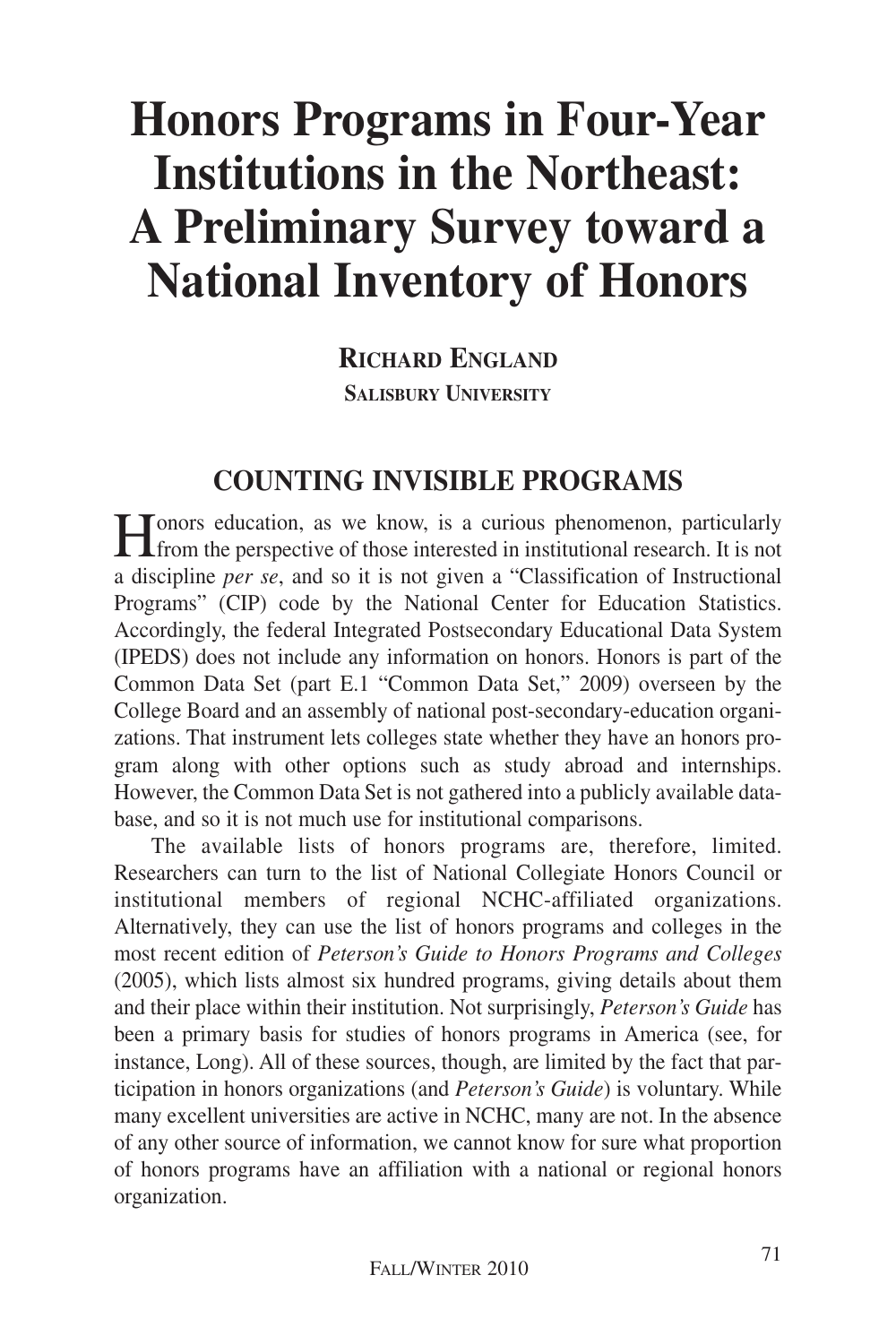As a faculty member originally from Canada, where honors programs are generally limited to departments, I have long been interested in discovering which institutions near mine have college-wide honors programs. Sometimes my curiosity is spurred by some internal institutional request for a comparative report, when, like many honors directors, I need to mine information about institutional peers and their honors programs from websites and direct surveys. In the absence of a more systematic survey of honors, I know I am neglecting uncounted and thus invisible programs. Given this lack of information about honors from comparative institutional studies, individual honors programs may well suffer in times of economic privation. This study is an attempt to count that which has been previously invisible and, perhaps, to begin a national inventory of honors programs.

### **WHY BOTHER?**

Recently, attending a faculty development day on instructional productivity, I asked the presenter how honors might be counted. Since honors lacks a CIP code and its faculty members are housed in other departments, I was told it would not be counted. Honors instruction would be attributed to the department of the professor teaching the class. So, for the National Study of Instructional Costs and Productivity, a major comparative initiative sponsored by the University of Delaware, honors education is invisible ("National Study"). Similarly, honors is typically given short shrift by major regional accrediting bodies. Going unnoticed can be a pleasure, particularly when being noticed means being asked for data and reports, but, whatever immediate advantages invisibility offers, the long term-disadvantages are obvious. Studies that generate data about particular funding needs determine where the money will go, and so honors is likely to lose out financially if it remains invisible.

Having ample information about honors programs can better contextualize requests for funding or support. Having a wide comparative survey of other programs lends weight and statistical significance to a claim about underfunding or to an argument for retaining a program that otherwise might be imperiled. In 2002, for instance, Long claimed that 41% of public fouryear programs have honors programs, basing her studies on information from the 1997 *Peterson's Guide*. As a point of historical comparison, a South Carolina survey in 1967 suggested that the percentage was 63% (Neidich). Surely honors programs at public institutions have not declined in number since 1967; instead, methodological differences explain the discrepancy between the 2002 and the 1967 studies. Given the lack of information, we do not know how many public four-year institutions typically offer an honors program, but such knowledge can be crucial to an honors administrator's perspective on how honors works at his or her own school.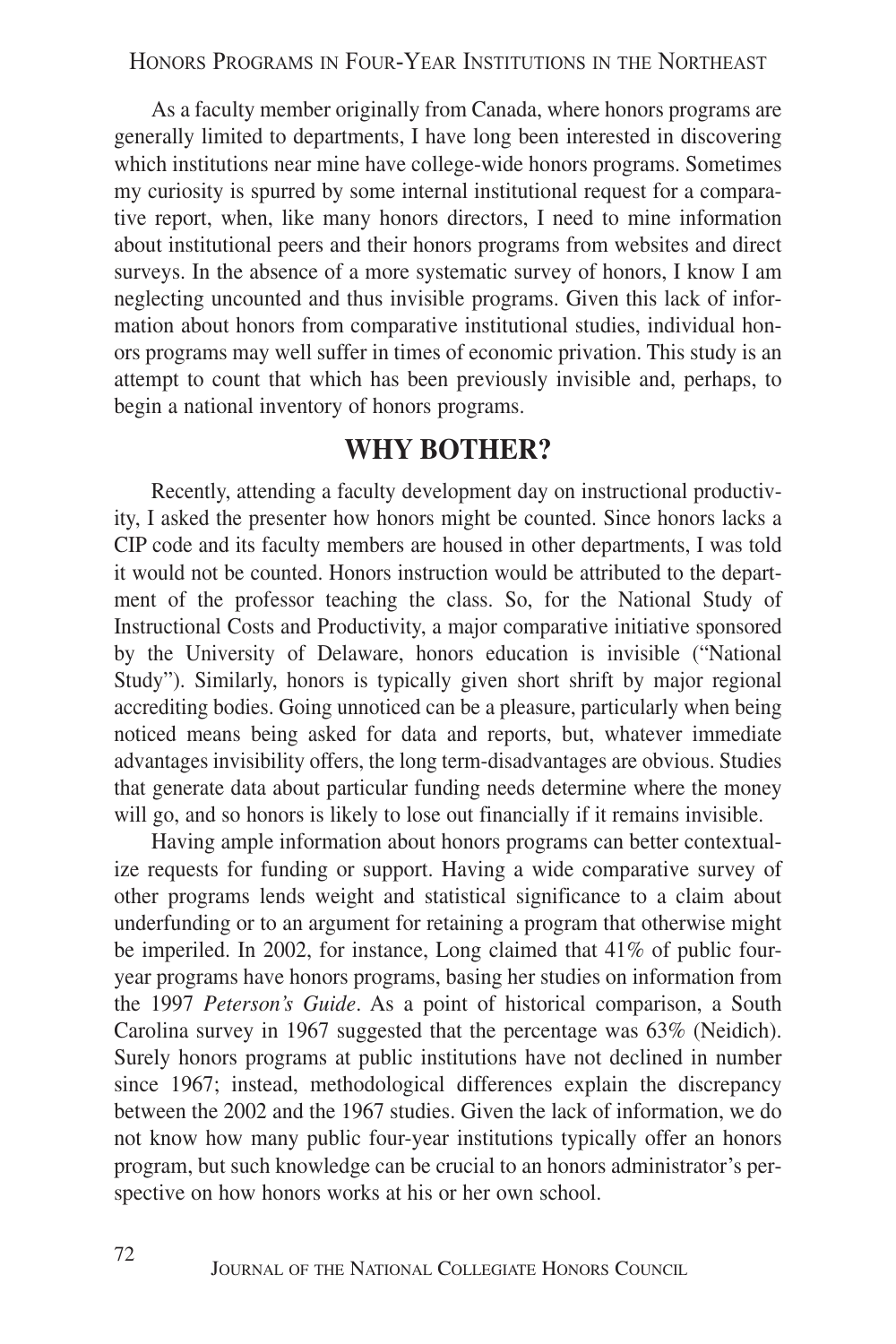#### RICHARD ENGLAND

Beyond the self-serving uses of honors information, we can see that it might also help us learn how many honors programs are affiliated with honors organizations such as NCHC as well as giving us a benchmark to consider how honors waxes or wanes with the years. The purpose of this study is to take an initial step toward some of these particular ends by proposing a method to generate a database of honors programs that might extend beyond the limits of this study. This database could then be used as the basis for more extensive and authoritative surveys of the state of honors education in the United States.

### **METHOD AND DEFINITIONS**

Answers to the question of what defines honors education have consumed considerable ink, culminating in sets of "Basic Characteristics" for honors programs and for colleges. However, these defining documents are intentionally broad; not all programs have all the basic characteristics, and some may exist that have very few of them. Practical definitions have been devised to help students navigate their way into honors education (Digby, 9–10) and to distinguish between honors programs and honors colleges (Sederberg; Achtenberg). Such definitions usually take the form of exploratory essays and are difficult to boil down into a list of essential characteristics.

The authors of the Common Data Set used by institutional research officers are less bothered by the nuances of definition. They describe an honors program as "Any special program for very able students offering the opportunity for educational enrichment, independent study, acceleration, or some combination of these" ("Common Data Set, 2009–2010"). The simplicity of the definition sacrifices precision, but it does seem to be clear. On closer inspection, however, one can see how different institutional research officers, assembling a large mass of data, might define honors differently. Does a university, for instance, that allows students with a high GPA to take a larger number of summer courses in the interest of accelerated learning count as an honors program? Does a university that offers some departmental honors options have an honors program? Most people with practical knowledge of honors would not think so, but, given the breadth of the definition, an IR officer might. The vagueness of any brief definition impedes progress toward a list of essential ingredients for honors.

Instead of dragging in Wittgenstein and the history of taxonomy, I have chosen simply to move away from the essentialist and toward the nominalist pole of defining honors. In order to have an operational definition, I have defined an honors program as any program so-named online and providing information to off-campus website visitors. The only qualification to this definition is that an "honors" program or college must at least have a unifying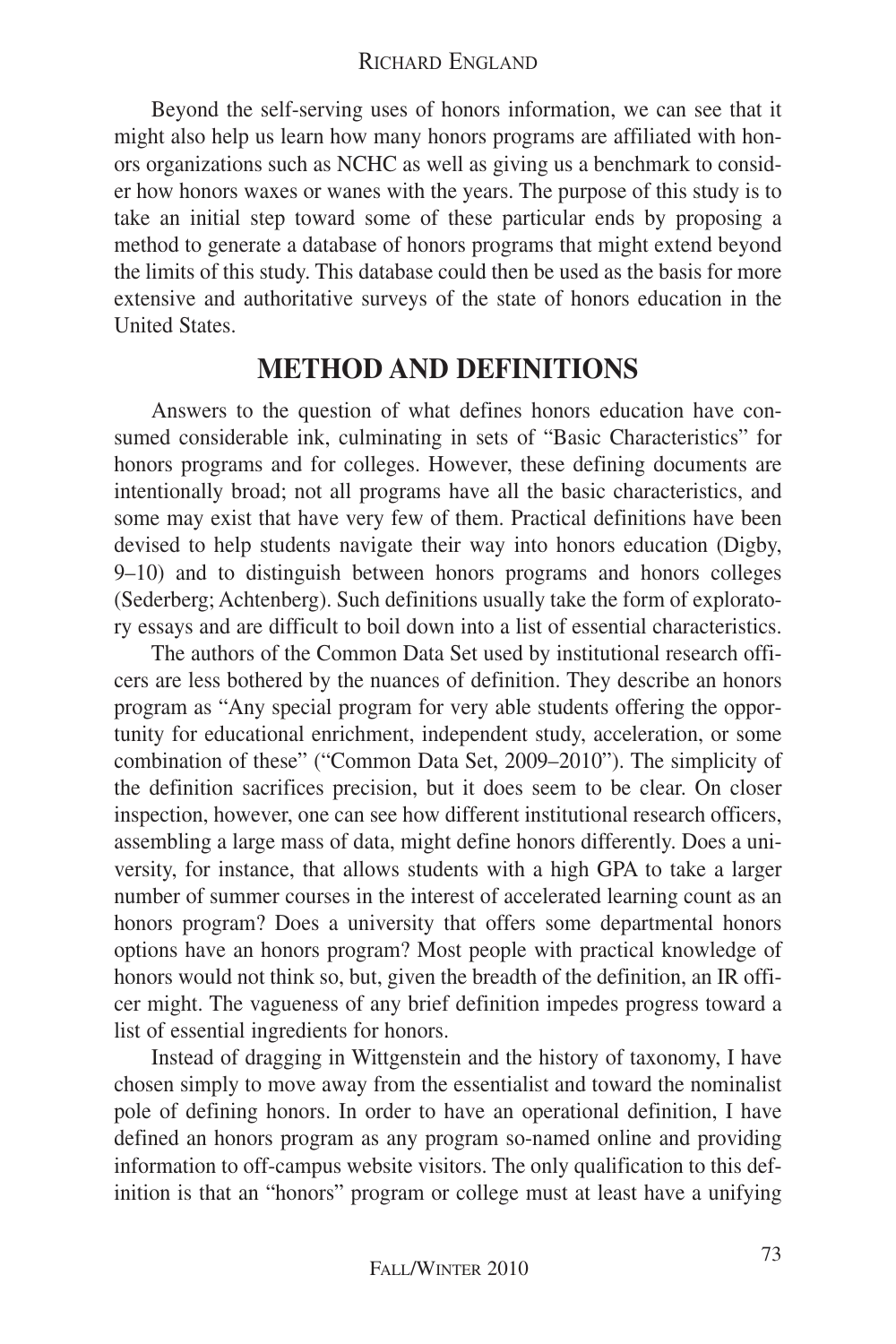early experience for students with different majors. While many honors programs offer in addition several departmental options, for the purposes of this survey the presence of individual departmental honors offerings on their own does not qualify an institution as having an honors program. I searched for a school's single central honors website rather than various departmental honors pages.

To find honors programs, then, I visited and searched institutional websites drawn from Carnegie Classification listings. I chose to focus on fouryear institutions located in New England and the Middle Atlantic states (Connecticut, District of Columbia, Delaware, Maryland, Maine, New Hampshire, New Jersey, New York, Pennsylvania, Rhode Island, and Vermont). I chose this region because it is the one I am most familiar with, having been active in the Northeast Regional Honors Council, and because it seemed likely to offer a wide range of four-year schools. I selected all classes of doctoral and research universities, all master's universities, and all baccalaureate institutions with the following exceptions: I did not include special-focus colleges (such as seminaries and medical colleges) since most of these do not serve a mainly undergraduate population; and I removed from the list one or two colleges that either had closed since the information was collected by the Carnegie Foundation in 2005 or that offered only graduate instruction. In the end I came up with a survey population of 421 four-year institutions. I did not add community colleges (or other colleges that primarily award associate's degrees) to this study because I had already come up with a substantial number of institutions to examine. However, I hope, perhaps with the collaboration of community college honors directors, to examine honors at two-year institutions in the future.

This survey involved a lot of web-browsing, which was undertaken from February 2009 to February 2010. Generally each search would begin by browsing links and sublinks from Academic and Prospective Student pages, where honors program web pages usually reside. Sometimes I had to do insite searches to find information about honors programs tucked away in online catalog pdf files. The search terms and limited phrases I used included "honors," "honors program," "scholars program," and "fellows program." If these methods did not provide evidence of an honors program, I assumed that the institution did not have one. This method is not immune to error, but I believe it provides an acceptably accurate way of finding out where honors programs exist; it is also clear and simple enough that different researchers can join the effort and complete a national survey rather easily.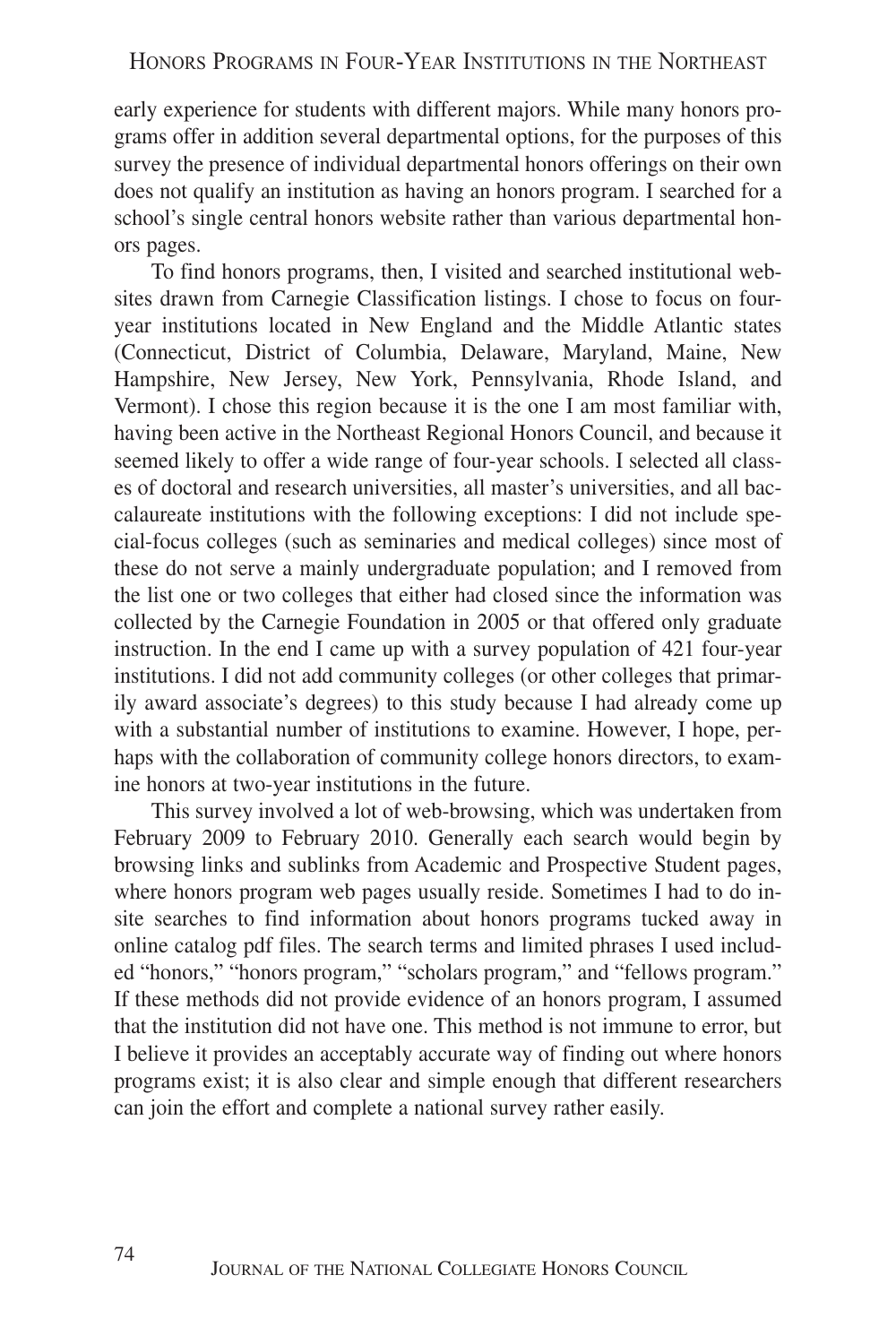#### RICHARD ENGLAND

### **RESULTS**

What follows is a digest of my survey of what four-year institutions in the Northeast states have honors programs and colleges. In each of the following tables the number of institutions in a particular category is given, followed (in parentheses) by the percentage value of that number as a whole of the category in a given row. Rows indicate various institutional categories (such as basic classification, size, selectivity etc.). Columns indicate whether or not institutions have an honors program (Tables 1–6), NCHC membership (Table 7), and honors college status (Table 8). After each table below, I provide a brief discussion of that set of results.

#### **Table 1: Honors in the NE**

|                             | With Hons | No Hons                           | <b>Total</b> |
|-----------------------------|-----------|-----------------------------------|--------------|
| All four-year schools in NE |           | $288(68.4\%)$   133 (31.6%)   421 |              |

Most four-year post-secondary institutions in the Northeast have an honors program, but there are regional variations, as we see below.

|                      | <b>With Hons</b> | <b>No Hons</b> | <b>Total</b> |
|----------------------|------------------|----------------|--------------|
| Connecticut          | 15(75%)          | 5(25%)         | 20           |
| Washington, DC       | $6(54.6\%)$      | $5(45.4\%)$    | 11           |
| Delaware             | $3(60\%)$        | $2(40\%)$      | 5            |
| <b>Massachusetts</b> | 39 (68.4%)       | 18 (31.6%)     | 57           |
| Maryland             | 17(68%)          | 8(32%)         | 25           |
| Maine                | 6(37.5%)         | $10(62.5\%)$   | 16           |
| New Hampshire        | $9(60\%)$        | $6(40\%)$      | 15           |
| New Jersey           | 24 (85.7%)       | $4(14.3\%)$    | 28           |
| New York             | 77 (68.8%)       | 35 (31.2%)     | 112          |
| Pennsylvania         | 82 (75.2%)       | 27 (24.8%)     | 109          |
| Rhode Island         | 7(87.5%)         | $1(12.5\%)$    | 8            |
| Vermont              | 3(20%)           | 12 (80%)       | 15           |
|                      |                  |                | [421]        |

#### **Table 2: Honors by State**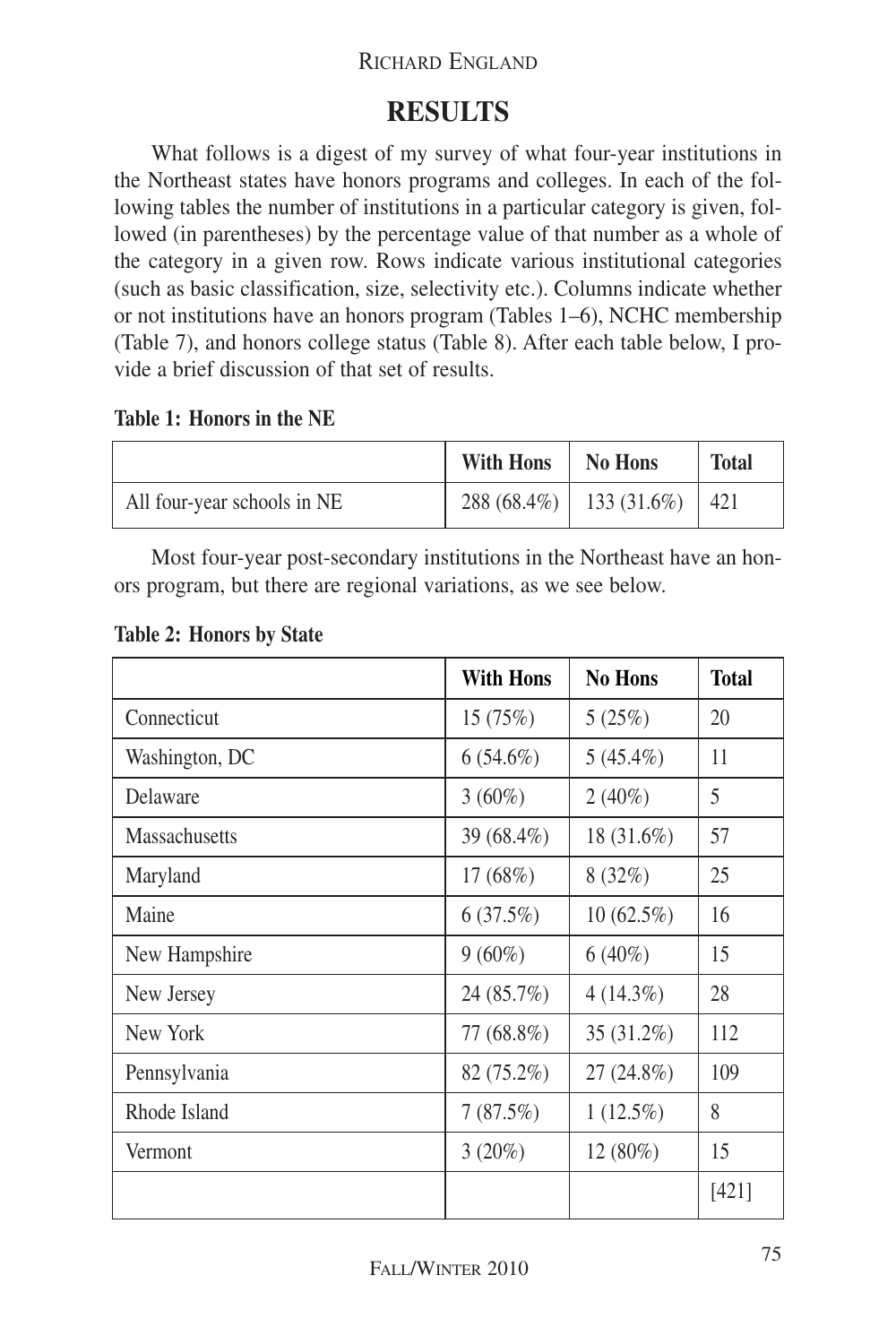States where the proportion of honors programs is significantly below the regional average, such as Maine and Vermont, generally have a high proportion of small or very small liberal arts colleges. The breakdown above is intended to help us better understand the marketplace for honors in a particular state.

|                               | <b>With Hons</b> | <b>No Hons</b> | <b>Total</b> |
|-------------------------------|------------------|----------------|--------------|
| All public 4-year             | 108 (81.8%)      | 24 (18.2%)     | 132          |
| All private NFP 4-year        | $180(63.4\%)$    | $104(36.6\%)$  | 284          |
| All private for-profit 4-year | $0(0\%)$         | $5(100\%)$     |              |

#### **Table 3: Honors by School Type**

Honors is most common in public four-year institutions, and, while significantly less common in private not-for-profit institutions, it is still wellrepresented there. Public universities have long been home to honors programs as they attempt to attract strong students who might otherwise attend prestigious private institutions. Since private colleges tend to include a higher proportion of smaller institutions, it is perhaps not surprising to see fewer honors programs among them.

The trend of greater representation of honors in public than in private institutions is similar to one noted by Long, who reported honors programs in 37.5% of public and 7.8% of private institutions in New England, and in 36% of public and 17.5 % of private institutions in the Middle Atlantic States. Her numbers are considerably lower than those presented here because she depended on the 1997 *Peterson's Guide to Honors Programs*, so she was drawing information from a self-selected population of NCHC member programs that sent information about themselves to the guide. Naturally, that population would be considerably smaller than the one studied here.

In a time of austerity, the existence of honors at a large majority of public institutions in the Northeast might argue for their continued presence and enhancement in any particular public institution. As we might expect from anecdotal evidence, honors is not part of the structure of for-profit colleges and universities in the Northeast.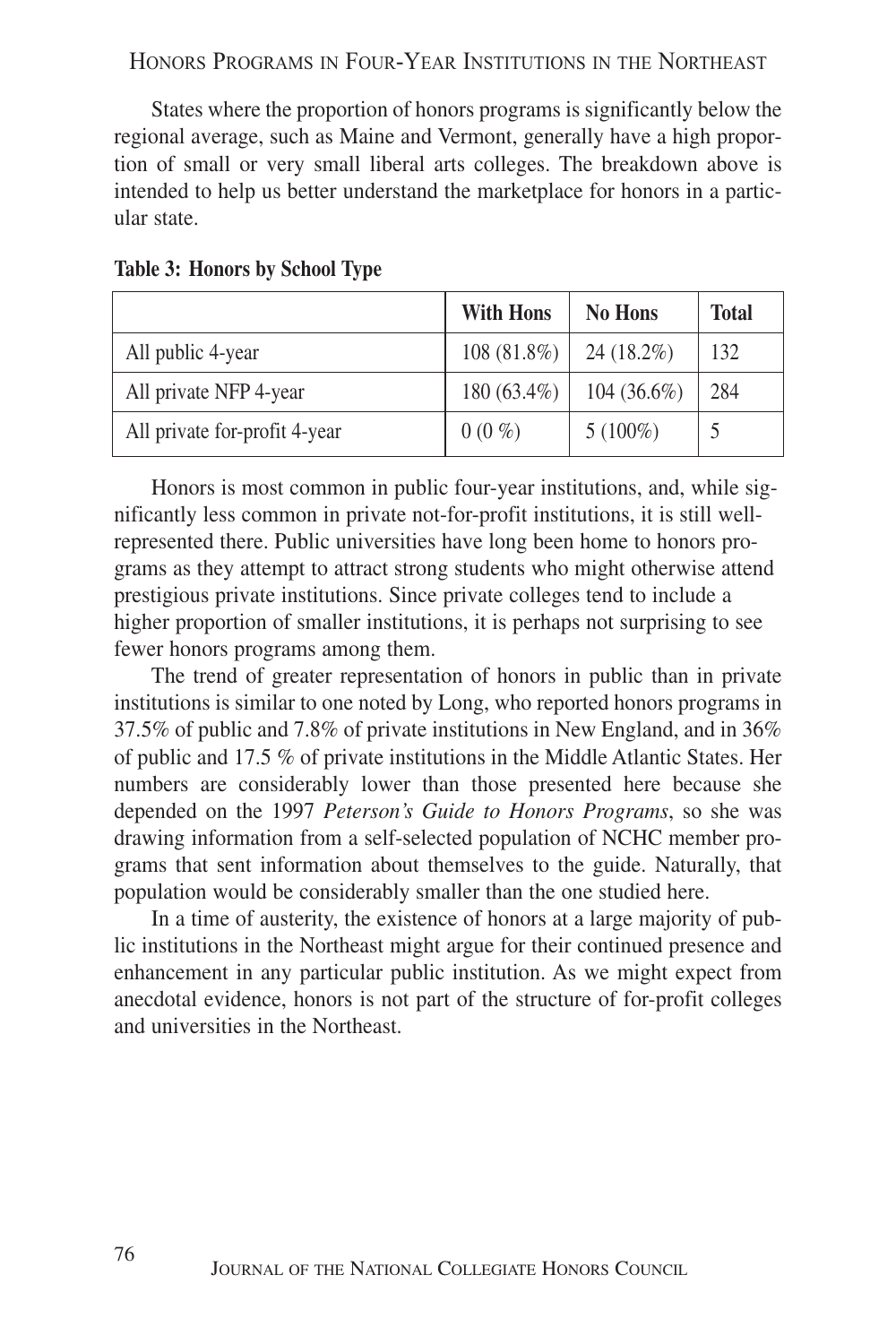|                             | <b>With Hons</b> | <b>No Hons</b> | <b>Total</b> |
|-----------------------------|------------------|----------------|--------------|
| Master's L                  | 97 (85.8%)       | $16(14.2\%)$   | 113          |
| Master's M                  | 39 (83.0%)       | $8(17.0\%)$    | 47           |
| Master's S                  | 22 (75.9%)       | $7(24.1\%)$    | 29           |
| Bacc Arts & Sci             | 43 (44.8%)       | 53 (55.2%)     | 96           |
| Bacc Diverse fields         | 39 (60%)         | 26 (40%)       | 65           |
| Doctoral Rsch               | 15 (78.9%)       | $4(21.1\%)$    | 19           |
| Doctoral High Rsch          | 20 (87.0%)       | $3(13.0\%)$    | 23           |
| Doctoral Very High Rsch     | 13 (44.8%)       | $16(55.2\%)$   | 29           |
| [All doctoral institutions] | 48 (67.6%)       | 23 (32.4%)     | 71]          |

**Table 4: Honors by Carnegie Basic Classification**

The Carnegie Basic classifications are due for a revision this year, so these data are likely already out of date, but they illustrate the prevalence of honors at a variety of different kinds of institution. The definitions of these categories are available on the Carnegie Foundation's website. Master's institutions boast the greatest proportion of honors programs (from 75.9 to 85.8%) although this proportion is matched by doctoral research and doctoral highresearch institutions. Where the prestige of the institution attracts highachieving students on its own (as is likely the case in some baccalaureate and some doctoral very-high-research institutions), we see the percentage of honors programs dropping off somewhat. However, in both of these categories, we still see 44.8% of institutions offering an honors program.

| <b>Table 5: Honors by Institution Size</b> |  |  |  |
|--------------------------------------------|--|--|--|
|--------------------------------------------|--|--|--|

|            | <b>With Hons</b> | <b>No Hons</b> | Total |
|------------|------------------|----------------|-------|
| Very Small | $27(44.3\%)$     | 34(55.7%)      | 61    |
| Small      | $114(65.5\%)$    | 60(34.5%)      | 174   |
| Medium     | 113 $(80.1\%)$   | 28 (19.9%)     | 141   |
| Large      | 34 (75.6%)       | 11 $(24.4\%)$  | 45    |

The Carnegie Foundation classifies very small institutions as having fewer than 1,000 students, small institutions as having 1000–2,999, medium institutions as having 3,000–9,999, and large institutions as having more than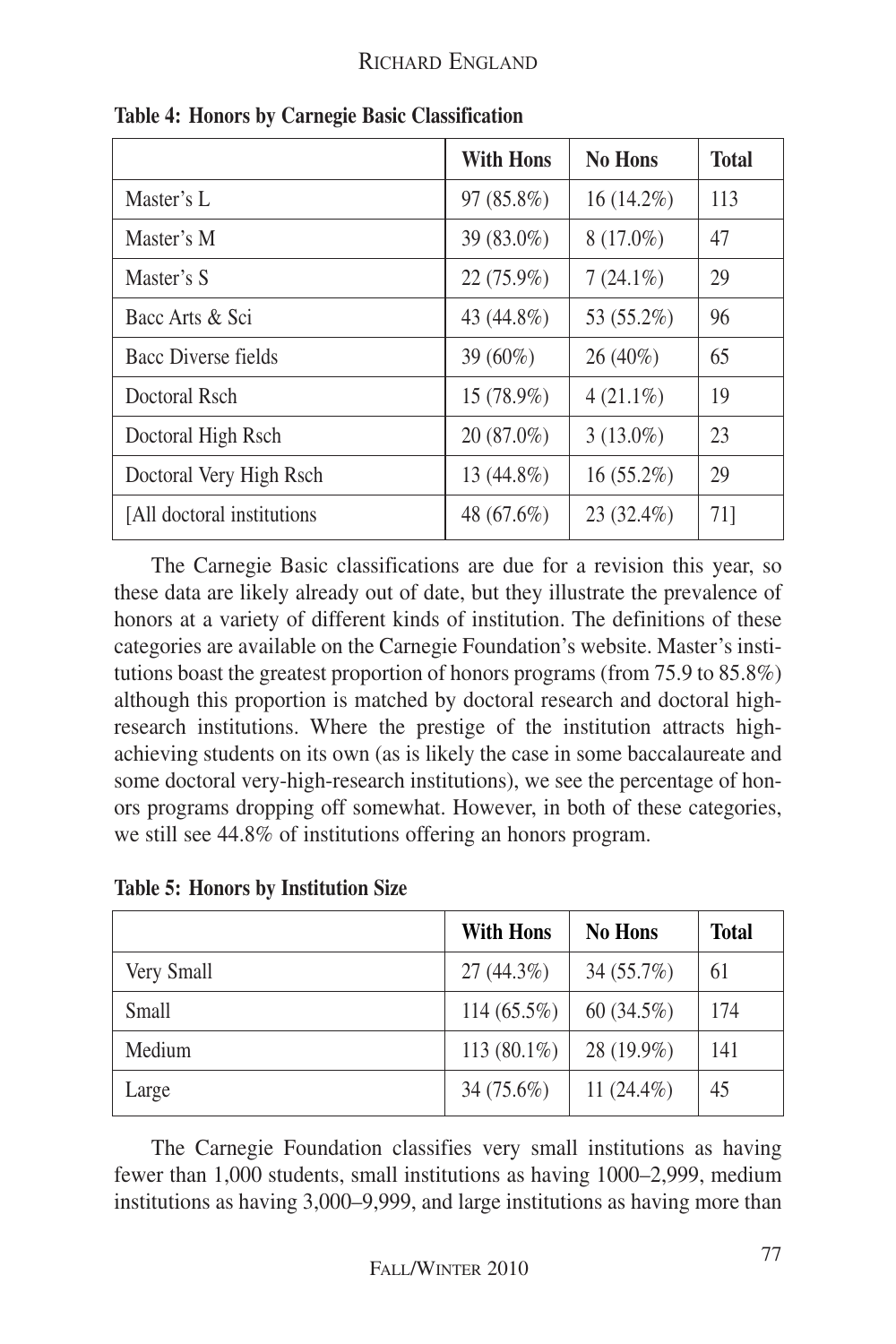10,000 ("Carnegie Classification"). Smaller institutions are less likely to offer an honors program than larger ones, probably because of limits on institutional resources as well as the difficulty of creating a small honors community within an already small student body. A slightly larger proportion of medium institutions than large ones boast an honors program although this difference may not be significant. Some of the larger doctoral very-highresearch institutions encourage their students to participate in departmental honors and do not have a centralized honors program, which may be a manifestation of a wider division between general-education-based honors programs and department-based, research-driven honors.

|                | <b>With Hons</b> | <b>No Hons</b> | <b>Total</b> |
|----------------|------------------|----------------|--------------|
| Not available  | $10(32.3\%)$     | 21(67.7%)      | 31           |
| Inclusive      | 52 (71.2%)       | $21(28.8\%)$   | 73           |
| Selective      | 149 (83.7%)      | $29(16.3\%)$   | 178          |
| More Selective | $77(55.4\%)$     | $62(44.6\%)$   | 139          |

**Table 6: Honors by Selectivity**

The Carnegie classification of selectivity is painted with a broad brush. Inclusive institutions either do not provide first-year test score data or those data indicate that they have a fairly open admissions policy. Selective institutions' first-year-student test scores place them in "roughly the middle twofifths of baccalaureate institutions." More selective schools have scores that place them in "roughly the top fifth of baccalaureate institutions" ("Carnegie Classification"). This broad definition groups schools such as Harvard and Princeton with schools such as my own, a regional public master's university. Allowing for the roughness of the measure, however, we can see that inclusive and selective schools most often host honors programs, probably because they need honors to attract and retain the best students. That said, this measure is so broad that it likely overlooks distinctions within the categories that may be interesting. Perhaps a future study might consider adding more fine-grained admissions data from IPEDS in order to study the correlation between honors and selectivity.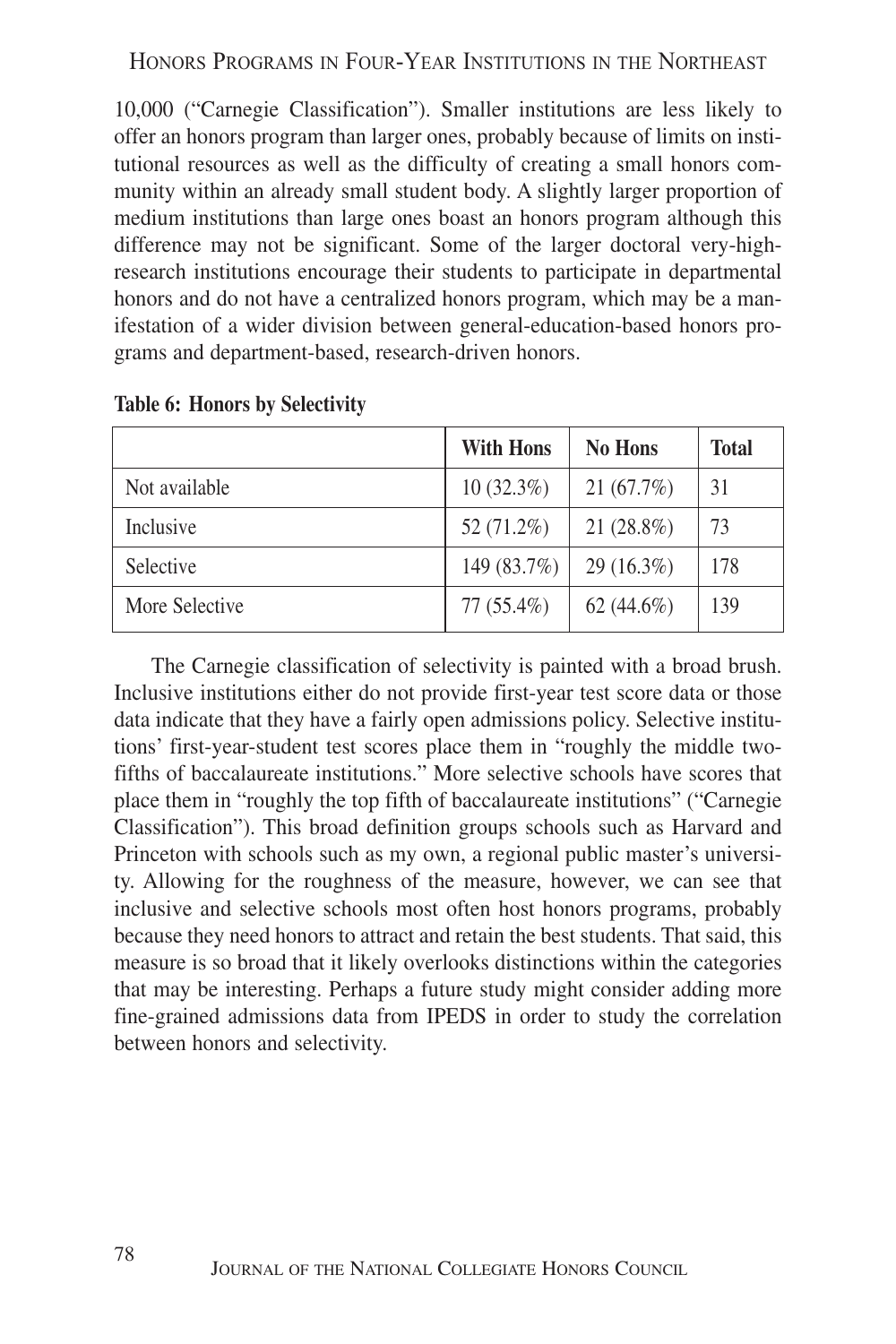|                             | In NCHC      | <b>Not in NCHC</b> | <b>Total</b> |
|-----------------------------|--------------|--------------------|--------------|
| All Honors $(n=288)$        | 172 (59.7%)  | 116 (40.3%)        | 288          |
| Master's L                  | 73 (75.3%)   | 24 (24.7%)         | 97           |
| Master's M                  | $25(64.1\%)$ | 14 (35.9%)         | 39           |
| Master's S                  | $13(59.1\%)$ | $9(40.9\%)$        | 22           |
| Bacc Arts & Sci             | 12(27.9%)    | 31 $(72.1\%)$      | 43           |
| <b>Bacc Diverse fields</b>  | $16(41.0\%)$ | 23 (59.0%)         | 39           |
| Doctoral Rsch               | $11(57.9\%)$ | $4(21.1\%)$        | 19           |
| Doctoral High Rsch          | 14 (70.0%)   | $6(30.0\%)$        | 20           |
| Doctoral Very High Rsch     | $8(61.5\%)$  | 5(38.5%)           | 13           |
| [All doctoral institutions] | 33 (68.8%)   | 15 (31.3%)         | 48]          |

**Table 7: Honors Program Membership in NCHC by Carnegie Basic Classification**

The proportion of institutions hosting honors programs that are members of the National Collegiate Honors Council is significant because it bears on the perennial debates that take place about honors accreditation and best practices. These discussions will not likely affect institutions that are not members of NCHC. The table above categorizes institutional honors programs by NCHC membership. As it turns out, according to the latest list from NCHC, most four-year schools with honors programs in the Northeast are members. While there is room for more NCHC representation in all basic classification categories, baccalaureate institutions are relatively under-represented, perhaps because of an unwillingness or inability on the part of smaller institutions to pay NCHC dues or to fund student travel to NCHC conferences.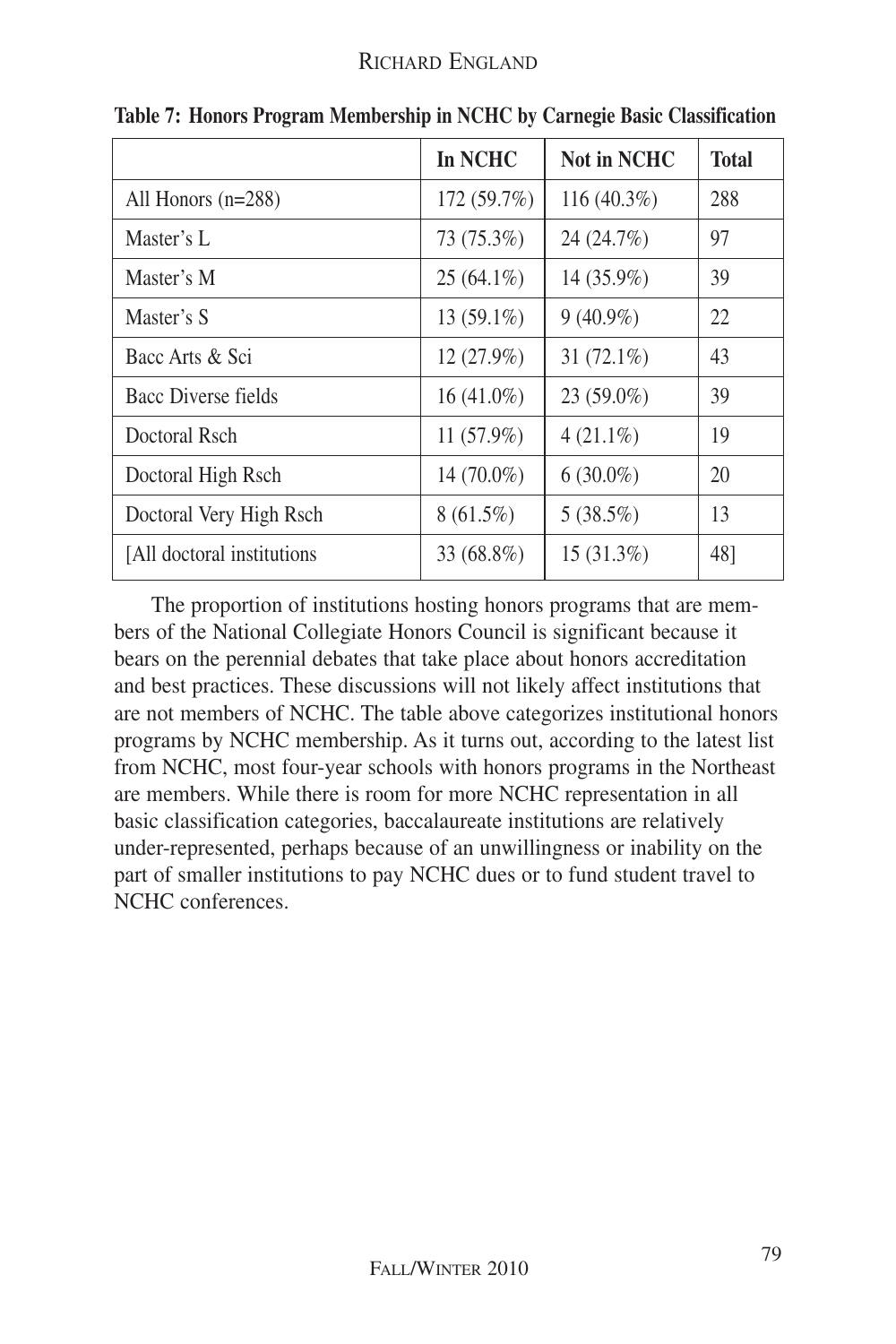|                                | <b>Honors</b><br><b>Colleges</b> | <b>Other</b><br><b>Programs</b> | <b>Total</b> |
|--------------------------------|----------------------------------|---------------------------------|--------------|
| Total Hons. College Designated | $32(11.1\%)$                     | 256 (88.9%)                     | 288          |
| Master's L                     | $10(10.3\%)$                     | 87 (89.7%)                      | 97           |
| Master's M                     | $2(5.1\%)$                       | 37 (94.9%)                      | 39           |
| Master's S                     | $0(0\%)$                         | 22 (100%)                       | 22           |
| Bacc Arts & Sci                | 2(4.7%)                          | 41 (95.3%)                      | 43           |
| Bacc Diverse fields            | $0(0\%)$                         | 39 (100%)                       | 39           |
| Doctoral Rsch                  | $5(33.3\%)$                      | 10(66.7%)                       | 15           |
| Doctoral High Rsch             | $6(30\%)$                        | 14 (70%)                        | 20           |
| Doctoral Very High Rsch        | $7(53.8\%)$                      | $6(46.2\%)$                     | 13           |

**Table 8: Honors College Designation by Carnegie Basic Classification**

Finally, Table 8 presents us with the number of honors units that are designated as honors colleges rather than honors programs. The rise of honors colleges has been the subject of increasing research. Peter Sederberg provided an initial, selective survey at the national level in the NCHC monograph he edited in 2008, titled *The Honors College Phenomenon*. The data presented above include all four-year honors colleges in the Northeast region and can help us understand where honors colleges tend to reside in the educational market and, over time, to quantify and analyze any changes in their popularity.

### **DISCUSSION**

This study is a simple first step in assembling a body of data on honors in the Northeast. The results presented here are broadly descriptive rather than analytical, bringing together my survey of honors with data from the basic Carnegie classifications. My speculations about institutional funding for honors and the place of honors in the educational marketplace do not yet rise from the realm of anecdote to that of hypothesis, but further analysis might allow for this sort of investigation.

Surveys of this sort can be used and misused for a variety of reasons in the era of data-driven strategic planning. We might limit our studies to exemplary institutions in order to hold up the results as a kind of high standard to which all honors programs or colleges should aspire. We might also carefully choose institutional peers who do worse than we do in some aspects of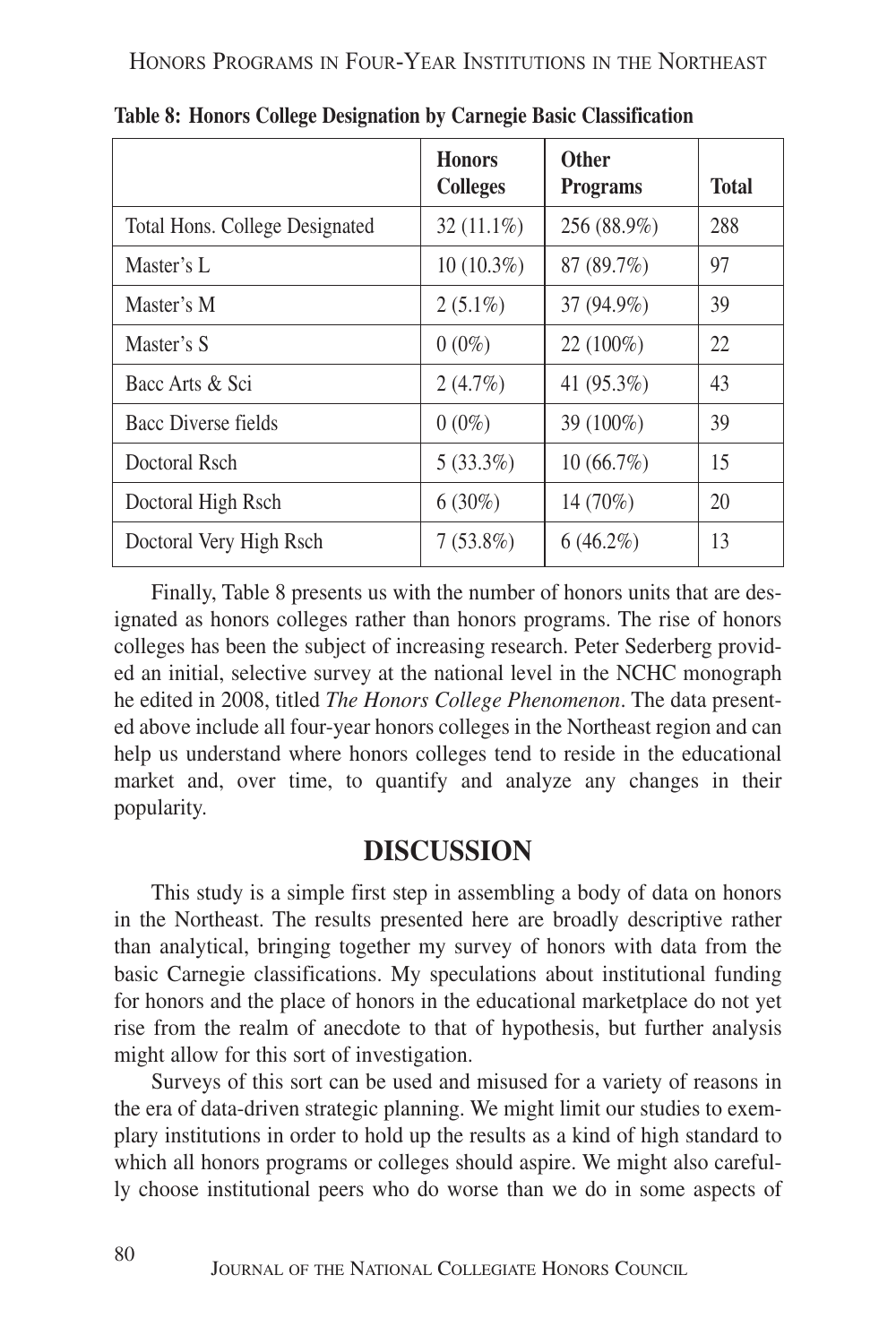honors program assessment in order to show our provosts that our programs are superior. The purpose of this survey, by contrast, is to get an overall understanding of honors as it is, not as it is occasionally idealized or denigrated; I present it as a historian interested in a little-studied aspect of American higher education and as an honors director seeking to understand just how my program fits into the wider scheme of honors education.

This study can be expanded, with assistance, to survey all four-year institutions in the United States and might be the inspiration for a regional or national survey of honors at two-year institutions. I would be happy to work with other honors faculty and students interested in contributing to such projects. Assuming that the Internet does not change drastically in the next decade (perhaps the riskiest assumption made in this paper), I suggest that such a survey be repeated to document changes in honors programs over time. Another way of expanding this survey might be to add data from other sources (such as IPEDS) and to apply various statistical analyses to try to tease out the factors that might predict the likelihood of a given institution having an honors program; this was done by Long although, as mentioned above, she was working from a limited sample. Finally, and most ambitiously, the data gathered here might result in a list of honors deans and directors' e-mail addresses, which could be used to send out a well-designed questionnaire in order to better understand the size, funding, support, and other features of honors programs. Presuming a good participation rate, such a survey could provide much better information about honors than has been available previously. I would be happy to work with others if any reader should think these proposals an interesting research opportunity.

### **ACKNOWLEDGEMENTS**

I thank my student assistant, Ms. Jocelyn Hensley, for helping me compile information on doctoral institutions and NCHC participation rates as well as for her general wizardry with Excel. I also thank my wife and colleague, Dr. Charlotte England, for her wisdom in conversations about this project and the honors phenomenon in general.

#### **REFERENCES**

- "2010 Member List." (2010) National Collegiate Honors Council. Web. August 21, 2010.
- Achtenberg, Cheryl. "Differences Between an Honors Program and Honors College: A Case Study." *Journal of the National Collegiate Honors Council*. 3(2004): 87–95.